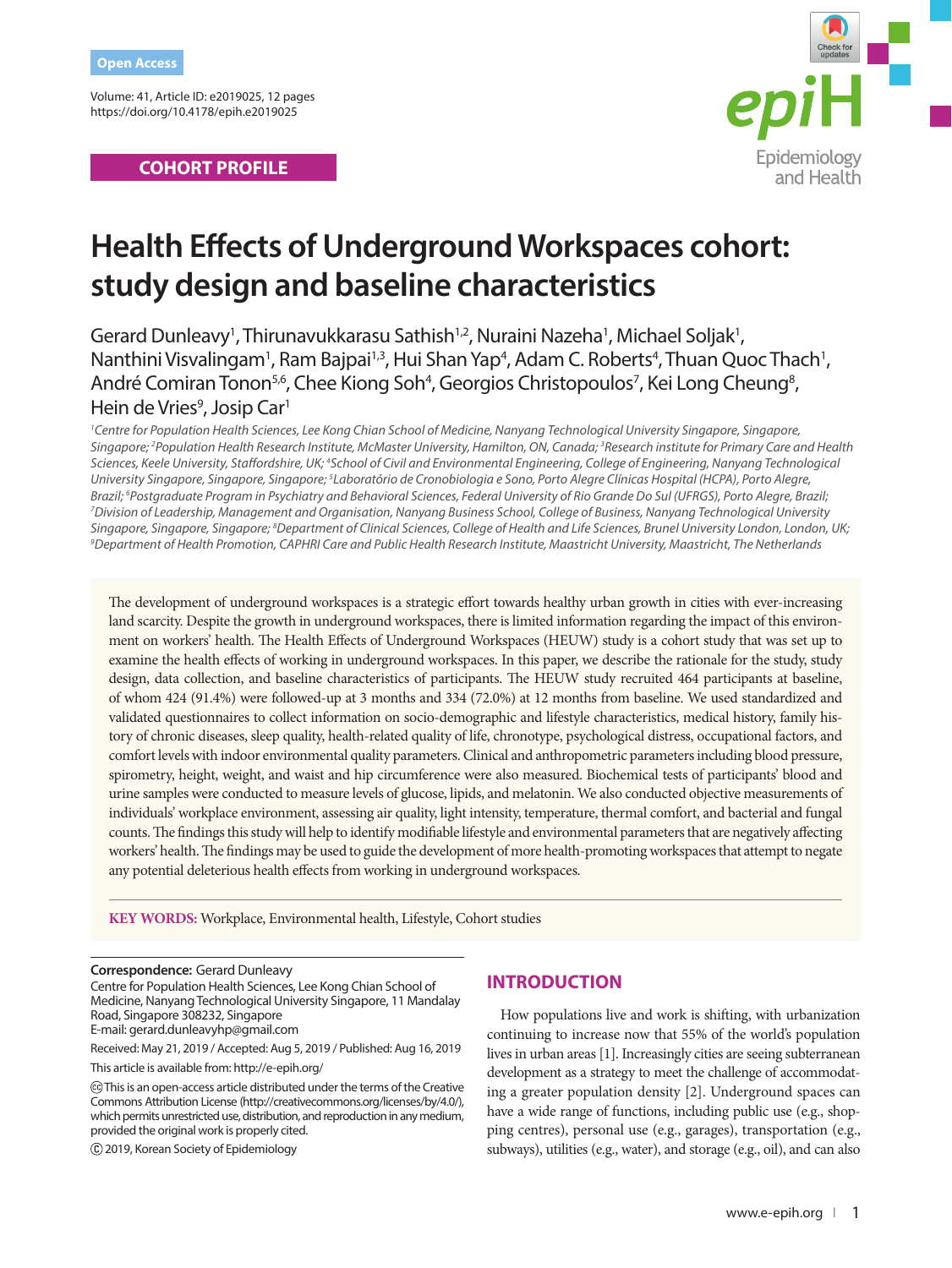serve as workspaces (e.g., offices) [3]. Although the development of underground workspaces (UWSs) may be seen as part of a solution to healthy urban growth, and as a means to reduce urban sprawl [4], questions remain as to the impact of spending extended periods of time in an UWS on an individual's health and wellbeing.

UWSs pose some risks in comparison to aboveground workspaces (AWSs), with a lack of exposure to natural sunlight being the most prominent concern [5,6]. Light is the most significant external factor in synchronizing inner circadian rhythms, which regulate the behaviour, physiology, endocrinology, and metabolism of most living systems [7]. The effect of light on sleep-wake cycles and melatonin secretion is well established [8,9], and several studies have reported that underground environments impact humans' sleep-wake cycle [10-12]. Circadian rhythm disruption is associated with an increased risk for obesity, diabetes [13], and stroke [14]. Underexposure to natural light has also been reported to negatively impact individuals' mental health. A number of psychological effects have been reported by those in UWSs, including anxiety [15] and depressive symptoms [16]. These psychological effects may be the result of a lack of natural light and/ or a consequence of thoughts about being in an enclosed space; thoughts of confinement were highlighted as a key concern in a survey of over 1,000 participants regarding attitudes towards UWSs [17]. Additionally, indoor air quality may also be an issue in UWSs. High humidity, which is a complaint among workers in UWSs [18], is of concern as it promotes bacterial and fungal growth. A meta-analysis of 33 studies reported an association between the presence of building mould and dampness and the development of upper respiratory tract symptoms, cough, and asthma [19]. Indoor parameters such as humidity and temperature have been shown to be correlated with sick building syndrome [20], and these parameters can be difficult to maintain in UWSs [21]. To date, research on subterranean environments has mostly focused on engineering, and studies of their health effects typically involved limited professions in extreme UWS environments (e.g., miners) [16,22]. Information is limited on the health impacts from working underground in less extreme environments, such as in office-based professions, and how those impacts change over time.

In order to better understand the health effects of UWSs, we established a workplace cohort in Singapore, called the Health Effects of Underground Workspaces (HEUW) cohort, comprising workers from UWSs and AWSs. Our primary objectives are to examine the effects of working in UWSs on sleep quality and melatonin levels. Our secondary objectives are to examine whether the UWS environment has effects on circadian rhythm, vitamin D deficiency, health-related quality of life (HRQoL), psychological distress, sick building syndrome, and lung function.

The aim of this paper is to describe the rationale, study design, data collection, and baseline characteristics of the cohort.

# **MATERIALS AND METHODS**

#### **Study design, setting, and recruitment of participants**

Recruitment of participants and baseline assessment of the HE-UW cohort were conducted from August 2016 to January 2017. UWSs in Singapore were identified through online searches and discussion with civil engineers who were part of the research team. Subsequently, to obtain a suitable comparison group, AWSs with workers with a comparable job type or industry to those in UWSs were identified. A total of 27 companies in Singapore were contacted through personal visits, phone calls, and emails, of which 15 were either uncontactable or unwilling and 8 were small with fewer than 20 employees. In total, 4 companies were recruited including those from the transport industry  $(n = 2)$ , a cooling plant  $(n = 1)$ , and a university  $(n = 1)$ . Recruitment of participants across the 10 sites from these 4 companies was conducted in 2 steps. First, the study team approached the worksites and met with the senior management team to discuss the study. Once confirmation of participation from the management team was obtained, employees were invited to participate via worksite posters, meetings, and emails. Employees expressed their interest through their management team or directly registered with the study team at the recruitment session. Those willing to participate were screened for eligibility. Participants were eligible for selection if they were aged 21 years and above, and worked for at least 4 hr/d at their assigned workspace. Participants were deemed ineligible for selection if they were pregnant or if on average, they made at least 1 trip/mo to countries in a different time zone from Singapore in the past 6 months. Figure 1 shows the selection of study sites and participants and their follow-up at 3 months and 12 months.

## **Sample size calculation**

We conducted a precision-based sample size calculation for both primary outcomes (sleep quality and melatonin levels). For sleep quality, data (unpublished) from the National Population Health Survey in Singapore [23], an ongoing survey on a representative sample (18-79 years) of Singapore citizens and permanent residents, showed that the average mean Pittsburgh Sleep Quality Index (PSQI) score was 4.12, with a standard deviation (SD) of 2.69. Assuming the true difference in mean PSQI would lie within  $\pm 1$  unit of the estimated difference with a 95% confidence interval (CI), we needed a minimum of 60 participants from UWSs and 60 from AWSs. At the time of recruitment, there were no published data on melatonin available for the Singaporean population. Therefore, we used data of normative melatonin secretion values from a Japanese study [24], in which the mean  $\pm$ SD was 121.94± 123.85 ng/mL. Assuming that the true difference in mean melatonin secretion would lie within  $\pm 10$  ng/mL and with reported variance of 50% and a 95% CI, we needed a minimum of 128 participants from UWSs and 128 from AWSs. To have a better representation of participants from AWSs, we doubled that sample size to 256. We further adjusted this sample size for a 20% attrition rate at 1-year; hence, the operational sample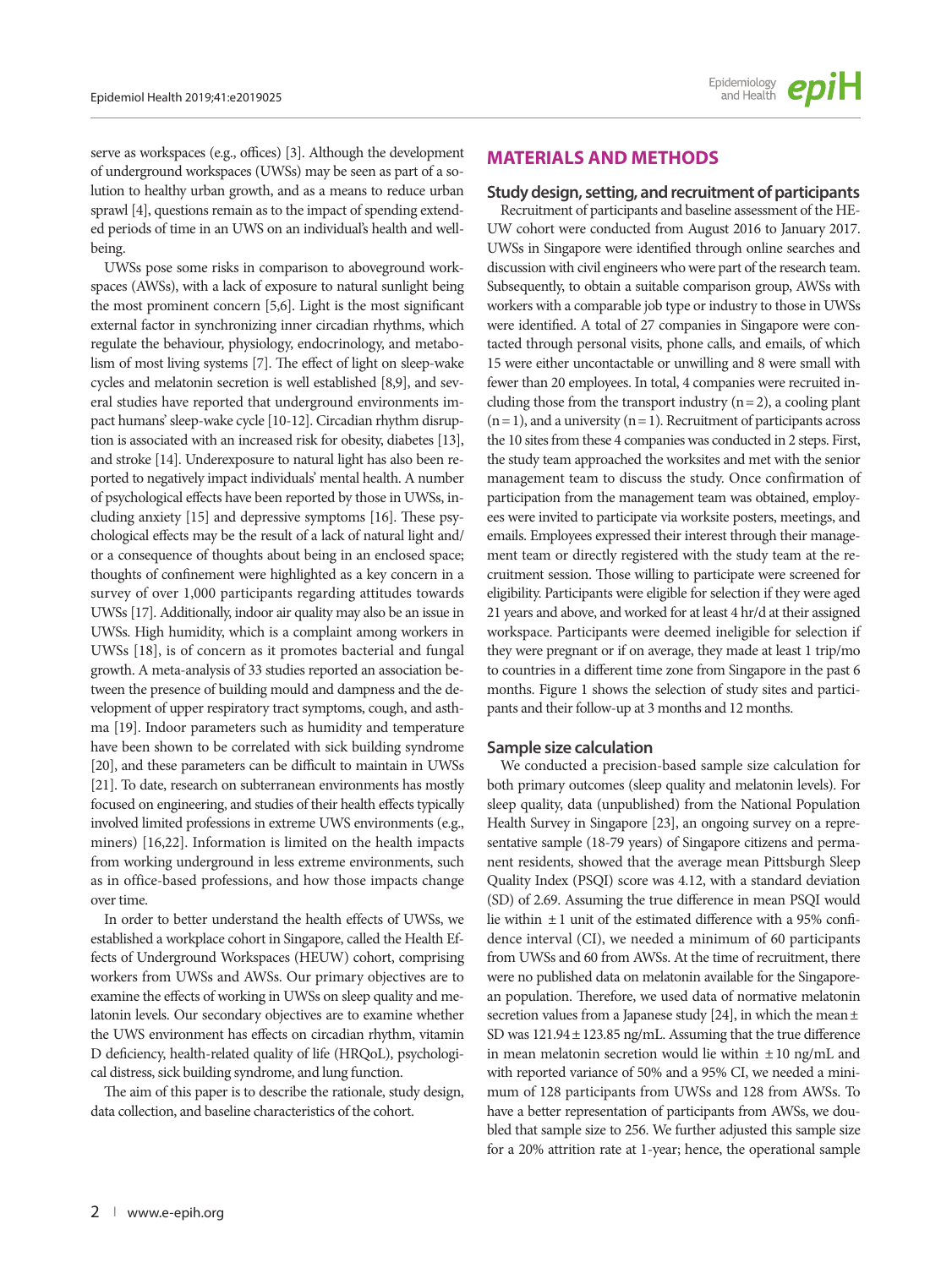

**Figure 1.** Flowchart showing the selection of study sites and participants, and follow-up.

size for this study was 461 participants. A 1-year follow-up was deemed sufficient, as participants employed in UWSs were already working for a median (interquartile range [IQR]) of 4.2 (2.5 to 8.0) years and those employed in AWSs were working for a median (IQR) of 3.3 (2.2 to 6.5) years at the time of recruitment. Furthermore, a recent systematic review of 15 studies showed that reduced melatonin levels due to exposure to artificial light recovered within 15 minutes after cessation of exposure, indicating that artificial light exposure has short-term effects on melatonin secretion [25].

#### **Ethics statement**

The study was approved by the Institutional Review Board (IRB) of Nanyang Technological University Singapore (IRB-2015-11- 028). Study participants provided written informed consent prior to the commencement of data collection.

#### **Measurements**

Table 1 shows the measurement domains, tools, and follow-up time points.

#### **Questionnaires**

Standardized and validated questionnaires were used to collect data on socio-demographic characteristics, health behaviours, work-related characteristics, psychological characteristics, chronotype, HRQoL, medical history, sick building syndrome, and indoor environment quality (IEQ) measures.

#### *Socio-demographic characteristics*

Data on age, gender (men, women), marital status (never married, divorced, widowed and married), education (primary and secondary, pre-college, and college degree and above), occupation, nationality (Singaporean or foreigner), ethnicity (Chinese, Malay, Indian, or others), housing type (Housing & Development Board flat, condominium, terrace, semi-detached, or bungalow) and monthly income (< S\$2,000, S\$2,000-S\$3,999, S\$4,000-S\$5,999, S\$6,000-S\$9,999, ≥ S\$10,000) were collected.

#### *Health behaviours*

Data on smoking habits and alcohol drinking were collected using standardized questions from the World Health Organization (WHO) STEPS questionnaire [26]. Smoking questions collected information on lifetime smoking, current smoking, frequency of smoking, and amount of cigarettes smoked. Alcohol questions pertained to frequency of alcohol drinking and the average amount of alcohol consumed on a drinking day. Physical activity (PA) was assessed using the Global Physical Activity Questionnaire [27]. The duration (minutes) of an activity performed during work, travel, and leisure time on a typical day was multiplied by its metabolic-equivalent task (MET) value, and they were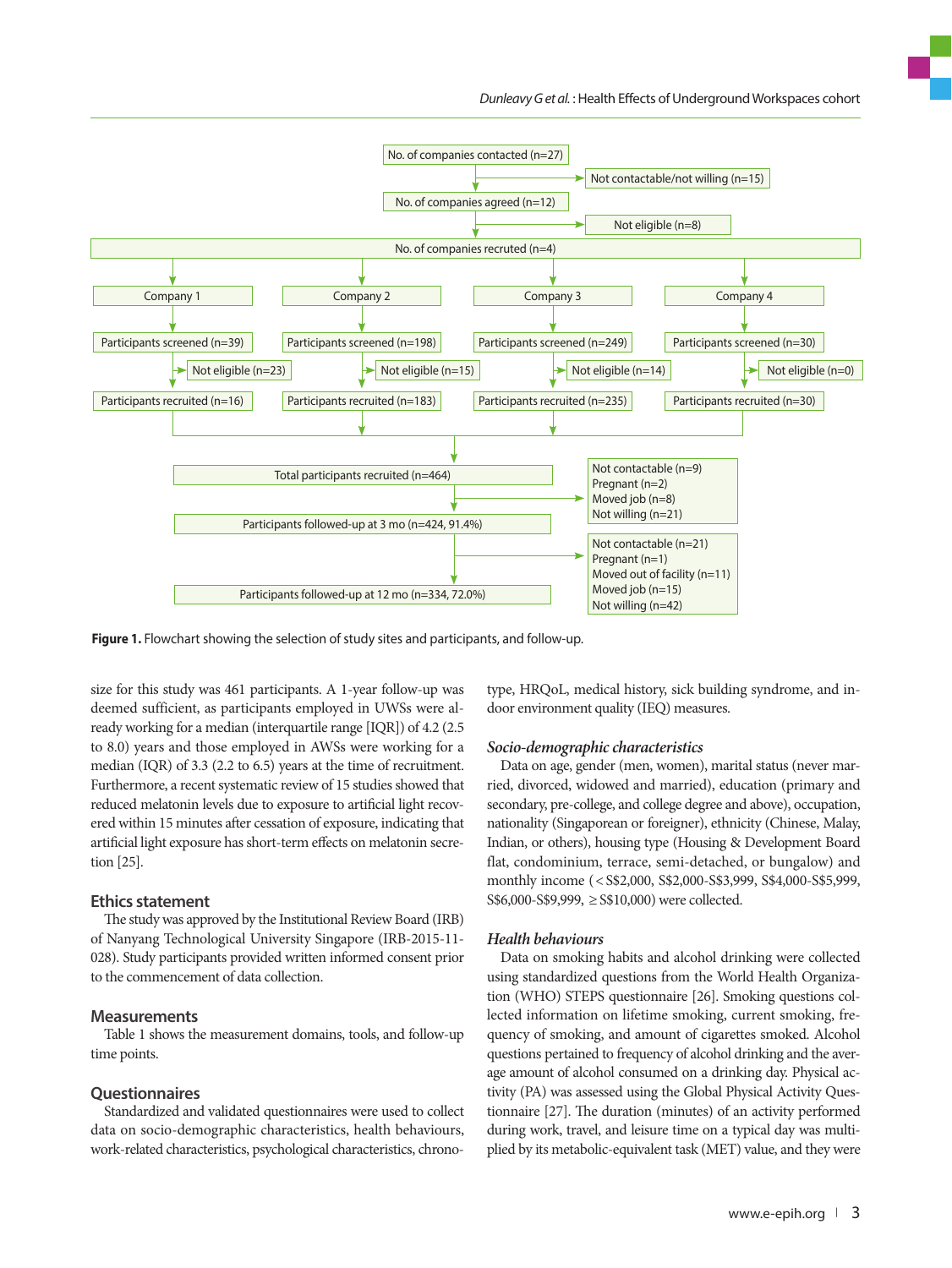

|  |  |  |  | <b>Table 1.</b> Health measurements, tools, and data collection time-points |  |  |  |  |  |  |  |  |  |
|--|--|--|--|-----------------------------------------------------------------------------|--|--|--|--|--|--|--|--|--|
|--|--|--|--|-----------------------------------------------------------------------------|--|--|--|--|--|--|--|--|--|

| Component                                                    | Measurement tools/questions                                                                                                                                                                                     | Baseline 3 mo 12 mo |           |           |
|--------------------------------------------------------------|-----------------------------------------------------------------------------------------------------------------------------------------------------------------------------------------------------------------|---------------------|-----------|-----------|
|                                                              | Socio-demographic, lifestyle, medical history, health and work-related measurements and tools                                                                                                                   |                     |           |           |
|                                                              | Socio-demographic characteristics Age, gender, ethnicity, occupation, nationality, marital status, monthly income,<br>and housing                                                                               | V                   |           |           |
| Alcohol consumption and smoking WHO STEPS questionnaire [26] |                                                                                                                                                                                                                 | $\sqrt{}$           | $\sqrt{}$ | V         |
| Diet                                                         | FFQ adapted from the FFQ used in the National Population Health Survey, Singa-<br>pore [23]                                                                                                                     | $\sqrt{}$           |           | $\sqrt{}$ |
| Physical activity and sedentary                              | Global Physical Activity Questionnaire [27]                                                                                                                                                                     | $\sqrt{}$           | $\sqrt{}$ | $\sqrt{}$ |
| behaviour                                                    | Steps, distance, calories, heart rate, and sleep duration with Fitbit Charge 2<br>(Fitbit Inc., San Francisco, CA, USA)                                                                                         | X                   | $\times$  | $\sqrt{}$ |
| Sleep quality                                                | Pittsburgh Sleep Quality Index [28]                                                                                                                                                                             | $\sqrt{}$           | $\sqrt{}$ | $\sqrt{}$ |
| Comorbidities                                                | History of high cholesterol, diabetes, stroke, coronary heart disease, mental<br>health disorders, hypertension, peripheral vascular disease, asthma, and allergy                                               | $\sqrt{}$           | $\sqrt{}$ | $\sqrt{}$ |
| Medication use                                               | Regular use of medications and supplements                                                                                                                                                                      | $\sqrt{}$           | V         | V         |
| Family history                                               | Family history of high cholesterol, diabetes, coronary heart disease, chronic<br>kidney disease, and hypertension                                                                                               | $\sqrt{}$           | $\sqrt{}$ | $\sqrt{}$ |
| Work-related characteristics                                 | Work location (aboveground or underground workspace), presence of a window,<br>no. of work hr/d, shift work, duration of employment in the current company,<br>and job type (office, control room, or workshop) | $\sqrt{}$           | V         | V         |
| Health-related quality of life                               | 36-item Short Form Health Survey [29]                                                                                                                                                                           | $\sqrt{}$           | V         | V         |
| <b>Stress</b>                                                | Likert scale (4-point) on experiences of stress at work, at home, and financial<br>stress [35]                                                                                                                  | $\sqrt{}$           | $\sqrt{}$ | $\sqrt{}$ |
| Psychological distress                                       | General Health Questionnaire-12 [30]                                                                                                                                                                            | $\sqrt{}$           | $\sqrt{}$ | V         |
| Circadian rhythm (light exposure<br>and locomotor activity)  | Mesor, amplitude, acrophase, intracycle variability, interdaily stability, and relative<br>amplitude (Actiwatch Spectrum Plus, Phillips Respironics, Bend, OR, USA)                                             | ×                   | $\times$  | $\sqrt{}$ |
| Chronotype                                                   | Morningness-Eveningness Questionnaire [31]                                                                                                                                                                      | $\sqrt{}$           | √         | V         |
| Sick building syndrome                                       | 11-item questionnaire [32]                                                                                                                                                                                      | $\sqrt{}$           | $\sqrt{}$ | $\sqrt{}$ |
| Anthropometric and clinical measurements and tools           |                                                                                                                                                                                                                 |                     |           |           |
| Weight                                                       | Seca digital scale (Seca 874, Seca GmbH, Hamburg, Germany)                                                                                                                                                      | $\sqrt{}$           | $\sqrt{}$ | $\sqrt{}$ |
| Height                                                       | Seca stadiometer (Seca 217, Seca GmbH, Hamburg, Germany)                                                                                                                                                        | $\sqrt{}$           | $\times$  | $\times$  |
| Waist and hip circumference                                  | Seca measuring tape (Seca 201, Seca GmbH, Hamburg, Germany)                                                                                                                                                     | $\sqrt{}$           | $\sqrt{}$ | $\sqrt{}$ |
| <b>BP</b>                                                    | Digital BP monitor (Dinamap Pro100V2 Criticon, Norderstedt, Germany)                                                                                                                                            | $\times$            | $\times$  | $\sqrt{}$ |
| Blood tests (pathology)                                      | Fasting plasma glucose, lipids, and 25-hydroxyvitamin D                                                                                                                                                         | $\times$            | X         | $\sqrt{}$ |
| Urine tests (pathology)                                      | Melatonin (6-sulphatoxymelatonin)                                                                                                                                                                               | $\times$            | $\times$  | $\sqrt{}$ |
| Spirometry                                                   | Forced expiratory volume in 1 second and forced vital capacity with Easy-on PC<br>Spirometer (ndd, Zurich, Switzerland)                                                                                         | $\sqrt{}$           | $\times$  | $\sqrt{}$ |
| Indoor environmental quality measurements and tools          |                                                                                                                                                                                                                 |                     |           |           |
| Light exposure                                               | Lux (AvaSpec-ULS2048L StarLine Versatile Fiber-optic Spectrometer, The Nether-<br>lands)                                                                                                                        | ×                   | X         | $\sqrt{}$ |
|                                                              | Dominant wavelength (AvaSpec-ULS2048L StarLine Versatile Fiber-optic Spec-<br>trometer, The Netherlands)                                                                                                        |                     |           |           |
|                                                              | Lux (Actiwatch Spectrum Plus, Phillips Respironics, Bend, OR, USA)                                                                                                                                              | ×                   | ×         | V         |
| Self-perceived environmental<br>quality                      | European project OFFICAIR questionnaire covering thermal comfort, variation in<br>temperature, air movement, noise, light, and vibration [33]                                                                   | $\sqrt{}$           | $\sqrt{}$ | $\sqrt{}$ |
| PM                                                           | PM <sub>1</sub> , PM <sub>2.5</sub> , PM <sub>4</sub> , and PM <sub>10</sub> (DustTrak DRX Model 8533EP, TSI, Shoreview, MN, USA)                                                                               | ×                   | X         |           |
| Thermal comfort                                              | Predicted percentage dissatisfied, predicted mean vote, temperature, humid-<br>ity, and carbon dioxide with a thermal comfort meter (Testo 480, Lenzkirch,<br>Germany)                                          | $\times$            | X         |           |
| Bacterial and fungal counts                                  | Single-stage microbial viable impactor sampling using Surface Air System                                                                                                                                        | ×                   | ×         | ν         |

WHO, World Health Organization; FFQ, Food Frequency Questionnaire; BP, blood pressure; PM, particulate matter.

summed to obtain the total MET-min/wk. A MET value of 4 was assigned for moderate activities and a MET value of 8 was given for vigorous activities. The total MET-min/wk was used to categorize participants according to their PA levels; low (< 600 MET-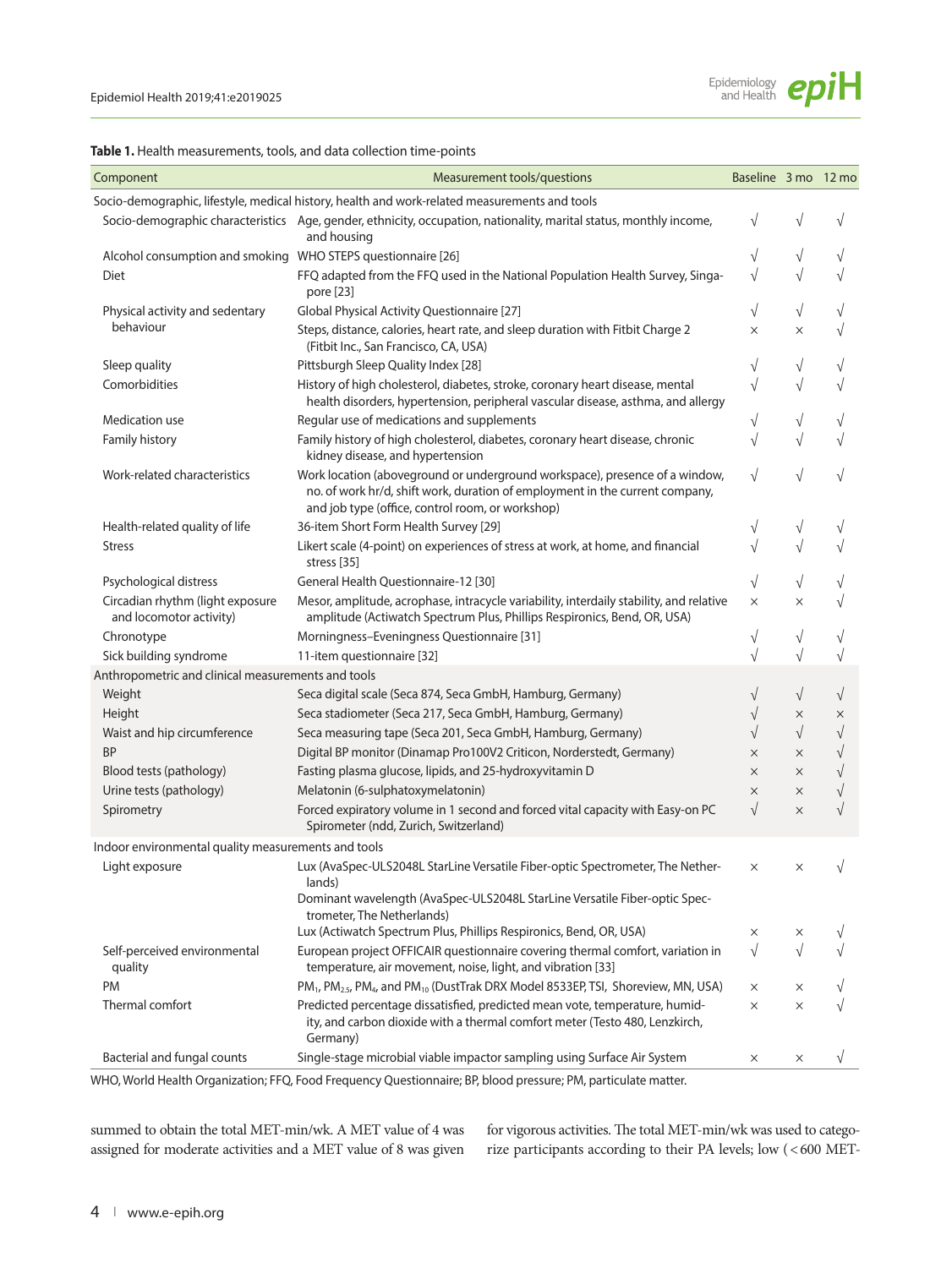min/wk), moderate (600-2,999 MET-min/wk), and high ( $\geq 3,000$ MET-min/wk) [34]. Sedentary behaviour was assessed by the following question: "How much time do you usually spend sitting or reclining on a typical day?" Dietary habits were assessed by a Food Frequency Questionnaire (FFQ), adapted from the FFQ used in the National Population Health Survey in Singapore [23]. The FFQ included questions about the usual intake of a range of food items and drinks over the last 12 months. Data on portion size and frequency of intake of these food items or drinks were collected. Eating behaviour was assessed by asking participants' dinnertime on weekdays and weekends, and whether they snacked between dinner and bedtime. Sleep quality was measured using the PSQI [28]. This questionnaire has 19 self-rated items grouped into seven components: subjective sleep quality, sleep latency, sleep duration, habitual sleep efficiency, sleep disturbances, use of sleeping medication, and daytime dysfunction. Poor sleep quality was defined as a PSQI score > 5 [28].

#### *Work-related characteristics*

Questions were included in the self-administered questionnaires to ascertain the number of years employed at the current company, work location (UWS or AWS), presence of a window viewable from the participants' work desk, job type (control room, office, or workshop), daily working hours, shift work (day, afternoon, evening, and night shifts) on a fixed or rotational basis, average number of night shifts in a month, and average hours spent at the work desk in a day.

#### *Chronotype*

The Morningness-Eveningness Questionnaire (MEQ) was used to assess participants' chronotype [31]. The questionnaire contains 19 items related to the respondent's preferred times for waking up and going to bed and daily activity schedules. MEQ scores range from 16 to 86; scores < 42 indicate "evening types," scores > 58 indicate "morning types," and scores between 42 and 58 indicate "intermediate types."

## *Psychological distress and stress*

The General Health Questionnaire-12 (GHQ-12) was used to measure participants psychological distress [30]. The questionnaire contains 12 items, with 4 possible options for each item. The questionnaire includes questions on concentration, sleep, mood, emotions, self-worth, and worries during the previous 4 weeks. Responses range over a 4-point scale, from "less than usual" to "much more than usual", and the original GHQ scoring method (0-0-1-1) was applied [35]. We applied a cut-off score of  $>1$  to categorize participants with psychological distress [36]. Stress at home, stress at work, and financial stress were each assessed with single-item questions [37]. To assess stress at home and at work, participants were asked: "How often have you felt stress: (1) at work in the past 12 months?; (2) at home in the past 12 months?" Participants could select from: (1) never experience stress; (2) some period of stress; (3) several periods of stress; (4) permanent

stress. Financial stress was assessed with the following question: "What level of financial stress do you feel?" Participants could select from: (1) none; (2) little; (3) moderate; (4) high/severe.

## *Health-related quality of life*

The Short Form-36v2 (SF-36v2) questionnaire was used to assess HRQoL [29]. The SF-36v2 is a well-validated and widely used generic instrument to measure HRQoL. The SF-36v2 is divided into 8 scales (physical functioning, role limitation-physical, role limitation-emotional, bodily pain, general health, mental health, social functioning, and vitality) and 2 domains (physical component summary and mental component summary). Scores for each scale and domain range from 0 to 100, with higher scores indicating a better quality of life.

#### *Medical history*

Self-reported comorbidities were assessed using questions on the history of various chronic medical conditions including diabetes, heart disease, stroke, high cholesterol, hypertension, chronic kidney disease, peripheral vascular disease, asthma, allergy, and mental disorders. Participants also reported whether a family member (father, mother, or siblings) had been diagnosed with specific diseases (heart disease, hypertension, diabetes, chronic kidney disease, and dyslipidaemia), and their age of diagnosis of the disease. We also collected information on the regular use of medications and supplements.

#### *Sick building syndrome*

Sick building syndrome was assessed by a questionnaire that has been used in a nationwide morbidity survey in Singapore [32]. The questionnaire covers 11 symptoms; nose-related (stuffy, runny or sneezing), dry throat, cough, skin rash/itch, eye irritation, headache, fatigue, drowsiness/sleepiness, dizziness, nausea/vomiting, and breathing difficulties. Sick building syndrome was defined as the onset of 2 or more symptoms at least twice weekly while in the building, overnight resolution of these symptoms after leaving the building or workstation, and absence of known medical causes.

#### *Indoor environment quality parameters*

The OFFICAIR questionnaire was used to assess the perceived comfort levels of indoor environmental conditions (temperature, noise, light, and air) [33]. For each of these parameters, participants were asked: "How would you describe the typical indoor conditions in your office environment during the past month?" These questions were answered on a 7-point scale, ranging from 1 (dissatisfied) to 7 (satisfied).

## **Objective measurements**  *Anthropometry*

Height, weight, and waist and hip circumference were measured by trained staff in accordance with standard protocols and tools [26]. Height was measured using a stadiometer (Seca 217,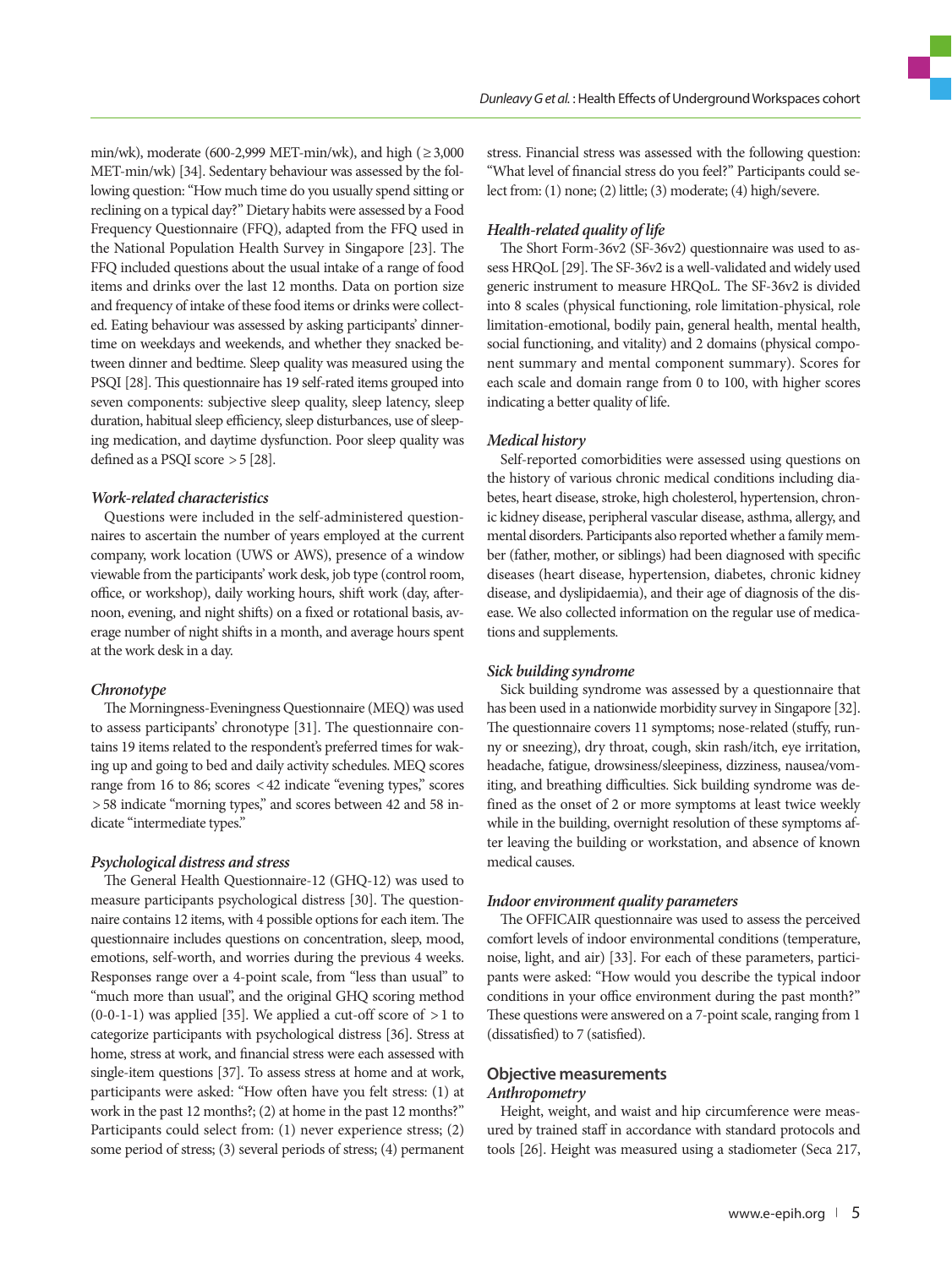Seca GmbH, Hamburg, Germany) to the nearest 0.1 cm, and weight was measured in light clothing using a digital scale (Seca 874, Seca GmbH) to the nearest 0.1 kg. Overweight (body mass index [BMI], 23.0-27.4 kg/m<sup>2</sup>) and obesity (BMI  $\geq$  27.5 kg/m<sup>2</sup>) were defined as per the WHO recommendation for Asian populations [38]. Waist and hip circumferences were measured by a stretchresistant tape (Seca 201, Seca GmbH). Waist circumference was measured at the midpoint between the lower margin of the last palpable rib and the top of the iliac crest (hip bone). Hip circumference was measured at the maximum circumference over the buttocks. Two measures of central obesity were calculated, based on the waist-to-hip ratio (WHR) or waist circumference alone. The WHR was calculated as the ratio between waist and hip circumferences and based on this, we defined central obesity as a WHR of  $\geq$  0.90 in men and  $\geq$  0.85 in women [39]. Using waist circumference, we defined central obesity as a waist circumference of > 0.90 cm in men and > 0.80 cm in women [40].

## *Blood pressure*

Blood pressure, in accordance with the National Health and Nutrition Examination Survey (NHANES) protocol [41], was measured over the right arm using the appropriate cuff size with an automatic digital blood pressure monitor (Dinamap Pro100V2, Criticon, Norderstedt, Germany). The assessment was conducted by trained staff and 3 readings were taken with 2-minute intervals between the readings.

## *Actigraphy and sleep diary*

Participants wore an Actiwatch (Actiwatch Spectrum Plus, Phillips Respironics, Bend, OR, USA), which contains an accelerometer capable of estimating locomotor activity (e.g., movement, rest/ activity periods) and a luximeter that assesses ambient light exposure. Participants were requested to wear the Actiwatch 24 hours a day, for 8 consecutive days. Participants were instructed on how to use the device by trained staff and they were also requested to complete a sleep diary. The data were input into the 'nparACT' package for R and the chronobiology integrated software 'El Temps' (http://www.el-temps.com/principal.html). Double-plotted actograms were created to illustrate rest-activity rhythms. Cosinor analysis was performed by fitting the data to a sinusoidal curve of a 24-hour rhythm, which provided the following variables: mesor, amplitude, and acrophase. A Sokolove and Bushell periodogram was used to analyse the period of activity rhythm for each subject. Non-parametric serial analyses provided intracycle variability (a measure of rhythm fragmentation), interdaily stability (a measure of synchronization of the time series to the 24-hour light/dark cycle), and relative amplitude of data, as well as the 5 hours of lowest levels and the 10 hours of highest values for each variable.

## *Fitness tracker*

Participants were requested to wear a Fitbit Charge 2 (Fitbit Inc., San Francisco, CA, USA) 24 hours a day for 23 consecutive days. The device collected information on participants' steps, dis-

#### *Blood tests*

Venous blood samples were collected from participants in a fasting state (at least 8 hours) by trained phlebotomists. A maximum of 11 mL of blood was drawn into 2 tubes – 8 mL in a plain tube and 3 mL in a fluoride tube. Blood samples were transported immediately, in cooler boxes (4°C), to an internationally accredited laboratory for analysis. Samples were processed using the hexokinase method for plasma glucose and enzymatic methods for serum lipids on a Cobas 6000 analyzer, using kits supplied by Roche Diagnostics (Basel, Switzerland). Low-density lipoprotein cholesterol was estimated using the Friedewald equation for those with triglycerides  $\leq$  4.52 mmol/L [42], while for the rest, values were estimated by the direct method. Serum 25-hydroxyvitamin D concentrations were measured using the chemiluminescence immunoassay method on a Cobas e 411 analyzer with kits supplied by Roche Diagnostics.

# *Urine tests*

We adhered to the NHANES home urine collection manual to collect an overnight urine sample [43]. Ice packs and a Styrofoam box were provided to participants to keep the urine cool overnight. The timing of the first urine void after 8 p.m. and the timing of the first-morning void were recorded. Total urine volume was measured and recorded. Urine samples were sent to the National University Hospital Tissue Repository Laboratory for processing and storage. Urine was aliquotted into twenty 1 mL tubes for storage and processing. One aliquot per sample was sent to National University Hospital Reference Laboratory to run urine cortisol and creatinine tests, and another aliquot from each sample was sent to the Adelaide Research Assay Facility, University of Adelaide for melatonin measurements. Overnight melatonin secretions were estimated by measuring the primary urinary metabolite of melatonin, 6-sulphatoxymelatonin, by double-antibody radioimmunoassay, using standards and reagents supplied by Stockgrand Ltd. (Guildford. UK).

## *Lung function*

We followed the NHANES respiratory health spirometry procedures manual to conduct the spirometry tests in this study [44]. Forced expiratory volume in 1 second (FEV1), forced vital capacity (FVC), and the ratio of FEV1 to FVC were determined using an Easy-on PC Spirometer (ndd, Zurich, Switzerland). All spirometry examinations were performed with participants in a sitting position. Each participant was required to perform 3 acceptable manoeuvres. As per the NHANES guidelines, the 2 highest values for FVC and FEV1 needed to demonstrate minimal variability [44].

## *Indoor environment quality measures*

IEQ parameters were objectively measured at participants' work desks or work areas for a period of 10 minutes on a random workday. For instruments (i) to (iii) (see below), individual read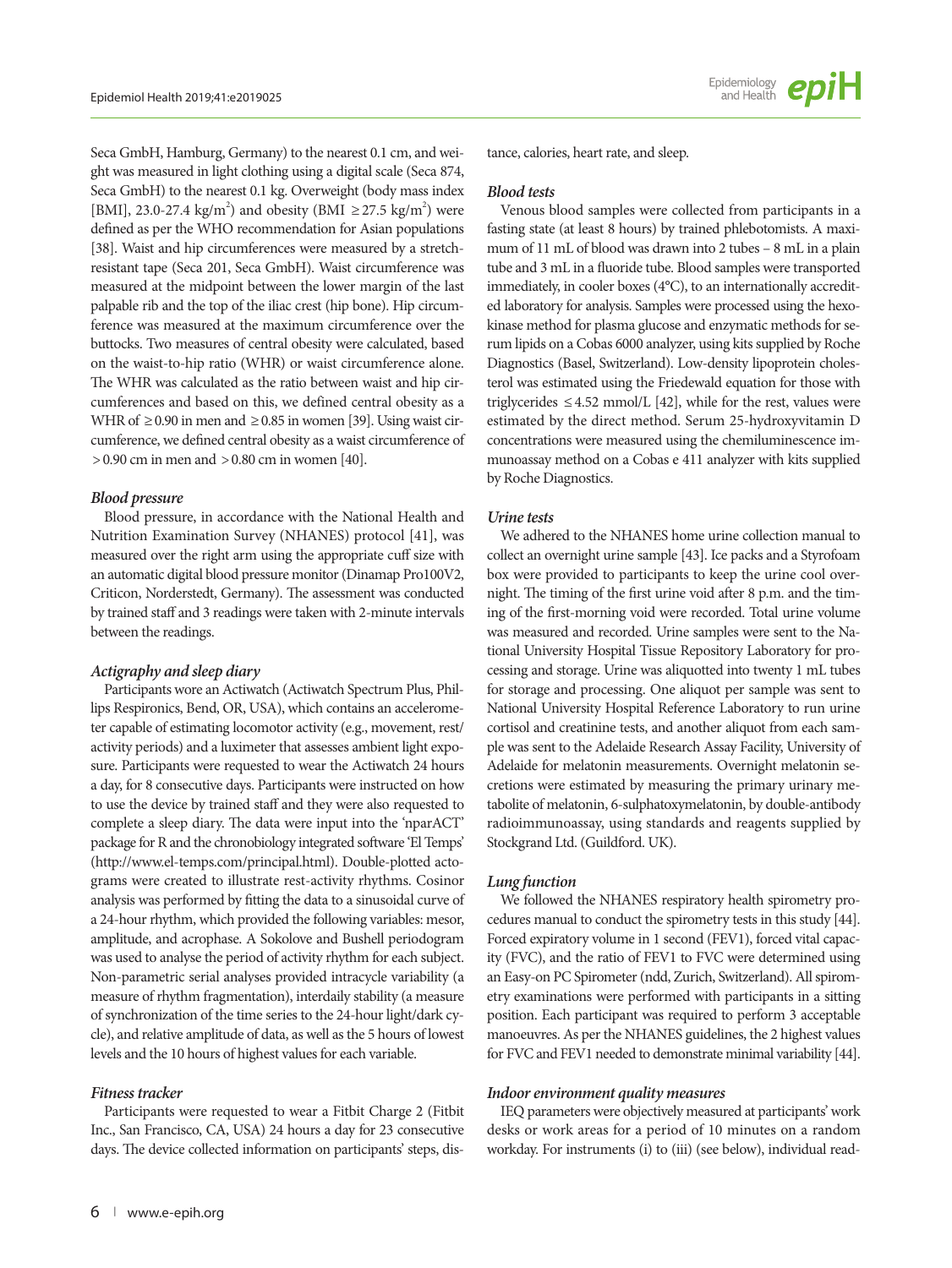ings were obtained for participants with individual workspaces (i.e., specific work desks, cubicles, or work stations), whereas 5-10 readings (depending on the size of the workspace) were taken for participants in shared workspaces. The average of those readings was then assigned to participants working in those workspaces. Various instruments were used to measure the different indoor environmental parameters, as follows:

- (i) Spectrometer: An optic spectrometer (AvaSpec-ULS2048L StarLine Versatile Fiber-optic Spectrometer) was used to obtain readings of illuminance (lux) at participants' eye level at their work desks/spaces.
- (ii) Digital IEQ meter: A thermal comfort meter (Testo 480, Lenzkirch, Germany), was used to measure air temperature, relative humidity, and air velocity at workplaces.
- (iii) Aerosol meter: Particulate air pollution was measured with an aerosol meter (DustTrak DRX Model 8533EP, TSI, Shoreview, MN, USA) for a 10-minute period for each participant.
- (iv) Microbial sampling: Microbial air sampling was carried out according to the SS554: 2016 guideline for Good Indoor Air Quality in Office Premises [45]. Single-stage microbial viable impactor sampling using the Surface Air System principle was used as a tool to collect and concentrate air in order to identify the microbial quality of the air. Triplicate readings of each selected sampling point of a workspace were measured for a period of 10 minutes at 3 different time points in a day. Laboratory analysis of air samples was conducted by a laboratory accredited under the Singapore Laboratory Accreditation Scheme.

#### *Psychological and social measures*

A number of psychological parameters were assessed, including personality characteristics, decision-making, sustained attention, response inhibition, global or local precedence, perseverance, abstract reasoning, working memory, attention, and effort discounting (Supplementary Material 1). Unlike the health measures, the majority of the psychological tests were conducted as one-off measures. Computer tests were conducted using Mueller & Piper's Psychological Experiment Building Language [46].

#### **Baseline characteristics**

Tables 2-6 show the baseline characteristics of participants of the cohort ( $n = 464$ ).

Socio-demographic characteristics: The mean age of participants was  $39.0 \pm 11.4$  years, with a large proportion (40.9%) aged more than 40 years. The majority were men (79.5%), were of Chinese ethnicity (63.8%), were married (60.3%), had at least postsecondary education (89.5%), and earned < S\$4,000 per month (71.3%). There was a higher percentage of men working in UWSs than in AWSs; this was the only significant demographic difference between groups (Table 2).

Health behaviours, stress, psychological distress, HROoL, and chronotype: Nearly a quarter of participants were current smokers (24.4%) and engaged in low levels of PA (23.1%), and slightly

|          | <b>Table 2.</b> Socio-demographic characteristics of the study cohort at |  |  |  |
|----------|--------------------------------------------------------------------------|--|--|--|
| baseline |                                                                          |  |  |  |

| Characteristics       | <b>Total</b><br>$(n=464)$ | Ahove-<br>ground<br>$(n=322)$ | Under-<br>ground<br>$(n=142)$ | $p-$<br>value <sup>1</sup> |
|-----------------------|---------------------------|-------------------------------|-------------------------------|----------------------------|
| Age (yr)              |                           |                               |                               |                            |
| $Mean \pm SD$         | $39.0 \pm 11.4$           | $38.8 + 11.4$                 | $39.6 \pm 11.4$               | 0.494                      |
| $21 - 30$             | 153 (33.0)                | 109 (33.8)                    | 44 (31.0)                     | 0.800                      |
| $31 - 40$             | 121 (26.1)                | 84 (26.1)                     | 37 (26.0)                     |                            |
| >40                   | 190 (40.9)                | 129 (40.1)                    | 61(43.0)                      |                            |
| Gender                |                           |                               |                               | 0.044                      |
| Men                   | 369 (79.5)                | 248 (77.0)                    | 121 (85.2)                    |                            |
| Women                 | 95 (20.5)                 | 74 (23.0)                     | 21 (14.8)                     |                            |
| Ethnicity             |                           |                               |                               | 0.493                      |
| Chinese               | 296 (63.8)                | 204 (63.4)                    | 92 (64.8)                     |                            |
| Malays                | 99 (21.3)                 | 73 (22.7)                     | 26 (18.3)                     |                            |
| Indians               | 48 (10.3)                 | 33 (10.2)                     | 15 (10.6)                     |                            |
| Others <sup>2</sup>   | 21(4.5)                   | 12(3.7)                       | 9(6.3)                        |                            |
| <b>Marital status</b> |                           |                               |                               | 0.495                      |
| Single <sup>3</sup>   | 184 (39.7)                | 131 (40.7)                    | 53 (37.3)                     |                            |
| Married               | 280 (60.3)                | 191 (59.3)                    | 89 (62.7)                     |                            |
| Education             |                           |                               |                               | 0.536                      |
| Primary and secondary | 49 (10.6)                 | 33 (10.2)                     | 16(11.3)                      |                            |
| Pre-college           | 250 (53.9)                | 179 (55.6)                    | 71 (50.0)                     |                            |
| College and above     | 165 (35.6)                | 110 (34.2)                    | 55 (38.7)                     |                            |
| Monthly income (S\$)  |                           |                               |                               | 0.773                      |
| $<$ 4,000             | 331 (71.3)                | 231 (71.7)                    | 100 (70.4)                    |                            |
| $\geq 4,000$          | 133 (28.7)                | 91(28.3)                      | 42 (29.6)                     |                            |
|                       |                           |                               |                               |                            |

Values are presented as number (%).

SD, standard deviation.

1 Student t-test for normally distributed continuous variables and the Pearson chi-square test for categorical variables.

2 Includes mixed ethnicities, Indonesians, Pakistanis, and Filipinos. 3 Includes never-married, widowed, divorced, and separated.

more than half (53.4%) were alcohol drinkers. Two-thirds (66.0%) consumed fruits and vegetables below the WHO-recommended levels (i.e., < 5 servings/d). A large proportion had poor sleep quality (42.5%), close to two-thirds (62.3%) had experienced stress at home in the past 12 months, three-quarters (75.4%) were currently having financial stress, and 24.4% were considered to be experiencing psychological distress. The mean HRQoL scores for the physical and mental health scales were 51.6 and 50.2, respectively. In terms of chronotype, almost one-quarter of participants were morning types (22.4%), whilst the majority were intermediate types (65.9%) and the remaining were evening types (11.6%). There were no significant differences in health behaviours, stress, psychological distress, HROoL, or chronotype between those working in either workspace (Table 3).

Anthropometric and clinical measurements: Based on BMI, more than two-thirds (67.0%) of participants were either overweight or obese. Almost 39.2% and 34.5% of participants had central obesity based on waist circumference and the WHR, re-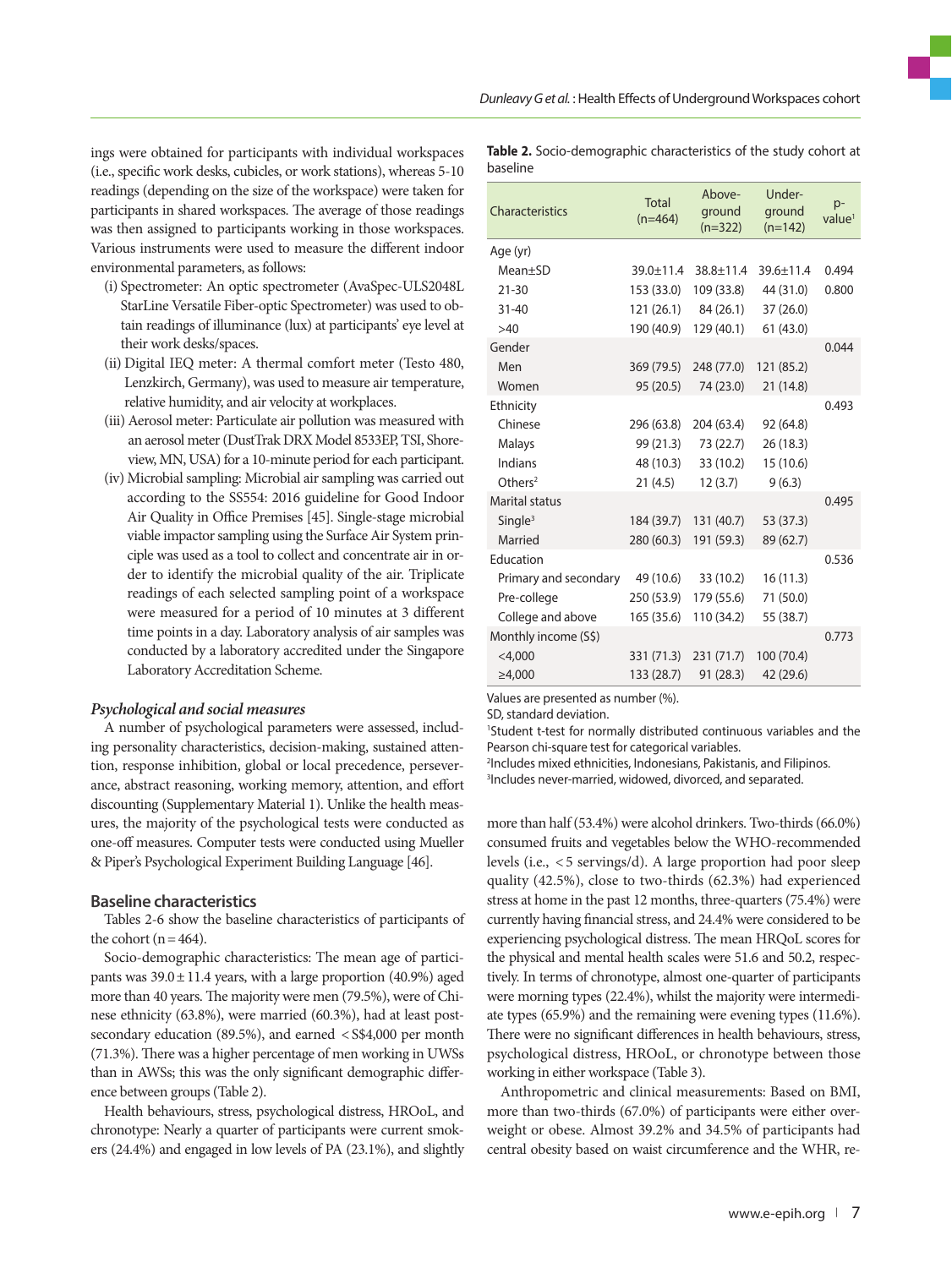

**Table 3.** Health behaviours, stress, psychological distress, health-related quality of life, and chronotype of the study cohort at baseline

| Characteristics                                                         | <b>Total</b><br>$(n=464)$ | Aboveground<br>$(n=322)$ | Underground<br>$(n=142)$ | $p$ -value <sup>1</sup> |
|-------------------------------------------------------------------------|---------------------------|--------------------------|--------------------------|-------------------------|
| Smoking status                                                          |                           |                          |                          | 0.829                   |
| Never smoked                                                            | 303 (65.3)                | 208 (64.6)               | 95 (66.9)                |                         |
| Ex-smoker                                                               | 48 (10.3)                 | 35 (10.9)                | 13(9.2)                  |                         |
| Current smoker                                                          | 113 (24.4)                | 79 (24.5)                | 34 (23.9)                |                         |
| No. of cigarettes smoked/d (among current smokers)                      | $6.0$ [1.4-10.0]          | 4.3 [0.5-10.0]           | 7.1 [1.4-10.0]           | 0.192                   |
| Alcohol drinking                                                        |                           |                          |                          | 0.382                   |
| Non-drinker                                                             | 216 (46.6)                | 153 (47.5)               | 63 (44.4)                |                         |
| Drinks less than once a month                                           | 161 (34.7)                | 114 (35.4)               | 47 (33.1)                |                         |
| Drinks once or more than once a month                                   | 87 (18.7)                 | 55 (17.1)                | 32 (22.5)                |                         |
| No. of standard drinks of alcohol/drinking day (among alcohol drinkers) | $2[1-3]$                  | $2[1-3]$                 | $2[1-3]$                 | 0.910                   |
| Physical activity                                                       |                           |                          |                          | 0.525                   |
| Low                                                                     | 107(23.1)                 | 79 (24.5)                | 28 (19.7)                |                         |
| Moderate                                                                | 200 (43.1)                | 136 (29.3)               | 64 (45.1)                |                         |
| High                                                                    | 157 (33.8)                | 107 (33.2)               | 50 (35.2)                |                         |
| Sedentary time (hr/d)                                                   | $6.7 + 3.7$               | $6.6 \pm 3.7$            | $6.9 \pm 3.6$            | 0.466                   |
| Fruit and vegetables servings/d                                         | $3.6$ [2.2-5.6]           | $3.6$ [2.2-5.8]          | $3.6$ [2.2-5.6]          | 0.506                   |
| PSQI global score                                                       | $5.5 \pm 2.8$             | $5.4 + 2.8$              | $5.6 + 2.7$              | 0.574                   |
| Poor sleep quality (PSQI score >5)                                      | 197 (42.5)                | 136 (42.2)               | 61 (43.0)                | 0.787                   |
| Stress at home in the previous 12 mo                                    |                           |                          |                          | 0.272                   |
| Never experienced stress                                                | 175 (37.7)                | 129 (40.1)               | 46 (32.4)                |                         |
| Some periods of stress                                                  | 253(54.5)                 | 168 (52.2)               | 85 (59.9)                |                         |
| Several periods of stress/permanent stress                              | 36(7.8)                   | 25(7.8)                  | 11(7.7)                  |                         |
| Current level of financial stress                                       |                           |                          |                          | 0.486                   |
| None                                                                    | 114(24.6)                 | 76 (23.6)                | 38 (26.8)                |                         |
| Little                                                                  | 222 (47.8)                | 160 (49.7)               | 62 (43.7)                |                         |
| Moderate or severe                                                      | 128 (27.6)                | 86 (26.7)                | 42 (29.6)                |                         |
| GHQ-12 score                                                            | $0 [0-1]$                 | $0[0-1]$                 | $0[0-2]$                 | 0.434                   |
| Psychological distress (GHQ-12 score >1)                                | 113 (24.4)                | 76 (23.6)                | 37(26.1)                 | 0.570                   |
| Physical component summary score of HRQoL scale                         | $51.6 \pm 6.7$            | $51.6 \pm 6.7$           | $51.6 \pm 6.7$           | 0.977                   |
| Mental component summary score of HRQoL scale                           | $50.2 + 7.7$              | $50.5 \pm 7.7$           | $49.5 \pm 7.8$           | 0.225                   |
| Chronotype                                                              |                           |                          |                          | 0.492                   |
| Morning                                                                 | 104(22.4)                 | 77 (23.9)                | 27(19.0)                 |                         |
| Intermediate                                                            | 306 (65.9)                | 209 (64.9)               | 97(68.3)                 |                         |
| Evening                                                                 | 54 (11.6)                 | 36 (11.2)                | 18 (12.7)                |                         |

Values are presented as mean ± standard deviation (normally distributed) or median [interquartile range] (skewed) for continuous variables, and number (%) for categorical variables.

PSQI, Pittsburgh Sleep Quality Index; GHQ, General Health Questionnaire; HRQoL, health-related quality of life.

1 Student t-test for normally distributed continuous variables, the Wilcoxon rank-sum test for non-normally distributed continuous variables, and the Pearson chi-square test for categorical variables.

spectively. There were no significant differences in anthropometric or clinical measurements between those working in either workspace (Table 4).

Work-related characteristics: Nearly one-third (30.6%) were working in UWSs, and the median duration of employment was 3.8 years. The majority were office workers (48.5%), followed by control room staff (30.2%) and workshop staff (21.3%). The mean working duration per day was 8.6 hours, while more than onethird (35.8%) were shift workers. More than four-fifths (82.8%) had experienced work stress in the past 12 months. Almost one-

fifth (17.9%) reported experiencing sick building syndrome symptoms because of their workspace. The only work-related characteristic that differed between groups was working hours, with individuals working in UWSs working an average of 36 minutes longer per day (Table 5).

IEQ measures: The overall satisfaction levels with light, temperature, noise, and air quality were high, with scores ranging from 4.5 for air quality to 4.9 for light. Those working underground were significantly less satisfied with the artificial lighting in their workspace. Lux levels were below the recommended level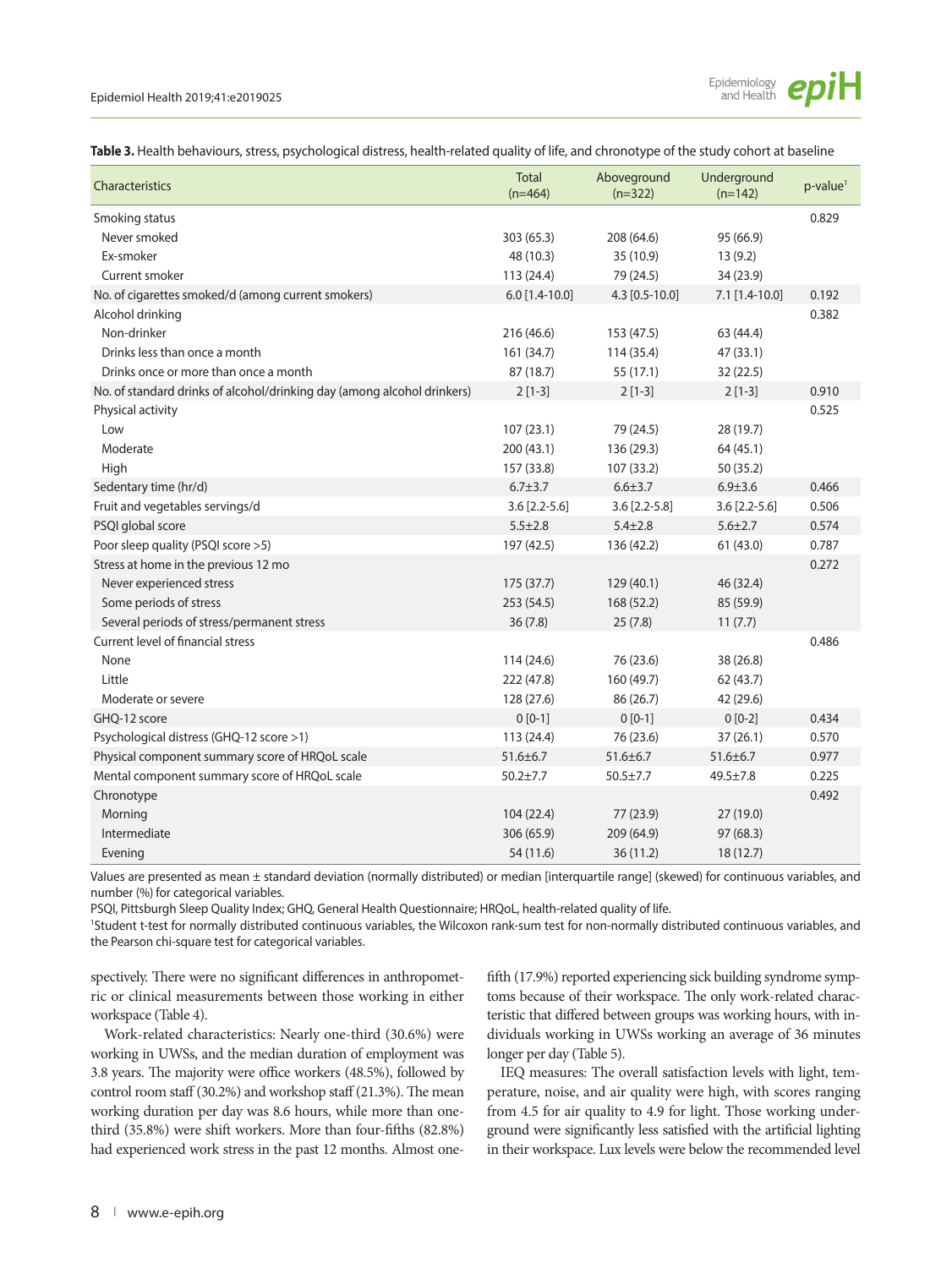| Characteristics                                 | Total (n=464)   | Aboveground $(n=322)$ Underground $(n=142)$ |                 | $p$ -value <sup>1</sup> |
|-------------------------------------------------|-----------------|---------------------------------------------|-----------------|-------------------------|
| Weight (kg)                                     | $72.8 \pm 17.2$ | $73 + 17.5$                                 | $72.5 \pm 16.3$ | 0.771                   |
| Body mass index ( $kg/m2$ )                     | $25.6 \pm 5.2$  | $25.8 \pm 5.4$                              | $23.3 + 4.9$    | 0.414                   |
| Body mass index categories (kg/m <sup>2</sup> ) |                 |                                             |                 | 0.666                   |
| Underweight or normal (<23.0)                   | 153 (33.0)      | 101 (31.4)                                  | 52 (36.6)       |                         |
| Overweight (23.0-27.4)                          | 191 (41.1)      | 138 (42.9)                                  | 53 (37.3)       |                         |
| Obesity $(≥27.5)$                               | 120 (25.9)      | 83 (25.8)                                   | 37(26.1)        |                         |
| Waist circumference (cm)                        | $85.9 \pm 13.3$ | $85.8 \pm 13.5$                             | $86.2 \pm 13.1$ | 0.737                   |
| Hip circumference (cm)                          | $99.1 + 9.6$    | $99.0 \pm 10.1$                             | $99.2 + 8.7$    | 0.839                   |
| Waist-to-hip ratio                              | $0.86 \pm 0.07$ | $0.86 \pm 0.07$                             | $0.87 + 0.07$   | 0.723                   |
| Central obesity (based on waist circumference)  | 182 (39.2)      | 125 (38.8)                                  | 57 (40.1)       | 0.788                   |
| Central obesity (based on waist-to-hip ratio)   | 160 (34.5)      | 113(35.1)                                   | 47(33.1)        | 0.677                   |

**Table 4.** Anthropometric and clinical measurements of the study cohort at baseline

Values are presented as mean±standard deviation (normally distributed) or number (%) for categorical variables. 1 Student t-test for normally distributed continuous variables and the Pearson chi-square test for categorical variables.

**Table 5.** Work-related characteristics of the study cohort at baseline

| <b>Characteristics</b>                                 | Total (n=464)   | Aboveground (n=322) | Underground $(n=142)$ | $p$ -value <sup>1</sup> |
|--------------------------------------------------------|-----------------|---------------------|-----------------------|-------------------------|
| Years based at work location                           | $3.8$ [2.3-6.8] | $3.3$ [2.2-6.5]     | $4.2$ [2.5-8.0]       | 0.068                   |
| Job type                                               |                 |                     |                       | 0.881                   |
| Control room worker                                    | 140 (30.2)      | 99 (30.7)           | 41 (28.9)             |                         |
| Office worker                                          | 225(48.5)       | 156 (48.4)          | 69 (48.6)             |                         |
| Workshop worker                                        | 99(21.3)        | 67(20.8)            | 32(22.5)              |                         |
| Work (hr/d)                                            | $8.6 \pm 1.3$   | $8.4 \pm 1.0$       | $9.0 + 1.7$           | < 0.001                 |
| Shift work                                             |                 |                     |                       | 0.193                   |
| No                                                     | 298 (64.2)      | 213(66.1)           | 85 (59.9)             |                         |
| Yes                                                    | 166 (35.8)      | 109 (33.8)          | 57(40.1)              |                         |
| Night shift                                            |                 |                     |                       | 0.748                   |
| No                                                     | 325 (70.0)      | 227(70.5)           | 98 (69.0)             |                         |
| Yes                                                    | 139 (30.0)      | 95 (29.5)           | 44 (31.0)             |                         |
| Average night shifts/month (among night shift workers) | $8.2 + 3.7$     | $7.8 \pm 3.7$       | $9.1 \pm 3.7$         | 0.050                   |
| Work stress in the previous 12 mo                      |                 |                     |                       | 0.500                   |
| Never experienced stress                               | 80 (17.2)       | 57 (17.7)           | 23(16.2)              |                         |
| Some periods of stress                                 | 279 (60.1)      | 197 (61.2)          | 82 (57.8)             |                         |
| Several periods of stress or permanent stress          | 105 (22.6)      | 68 (21.1)           | 37(26.0)              |                         |
| Sick building syndrome                                 | 83 (17.9)       | 60 (18.6)           | 23(16.2)              | 0.528                   |

Values are presented as mean±standard deviation (normally distributed) or median [interquartile range] (skewed) for continuous variables, and number (%) for categorical variables.

1 Student t-test for normally distributed continuous variables, the Wilcoxon rank-sum test for non-normally distributed continuous variables, and the Pearson chi-square test for categorical variables.

of 500 lux in AWSs and UWSs [47]; however, there was no difference in lux between AWSs and UWSs (Table 6).

# **STRENGTHS AND WEAKNESSES**

**KEY FINDINGS** 

The first paper from this cohort study was recently published [48], and found that there was no difference in the prevalence of sick building syndrome between participants in under and AWSs. Additional studies from this cohort study are undergoing peer review at various journals, and will subsequently be published.

Strengths of our study include a reasonably large sample size for a workplace cohort, the use of standardized and validated questionnaires, and objective measurements of a wide range of clinical, biochemical and environmental parameters. A unique strength of this research is the multi-disciplinary approach undertaken, comprising health, psychological, and social measures. We also had high levels of questionnaire data completeness with less than 1% of missing data for variables.

Our study is not without limitations. There was an over-repre-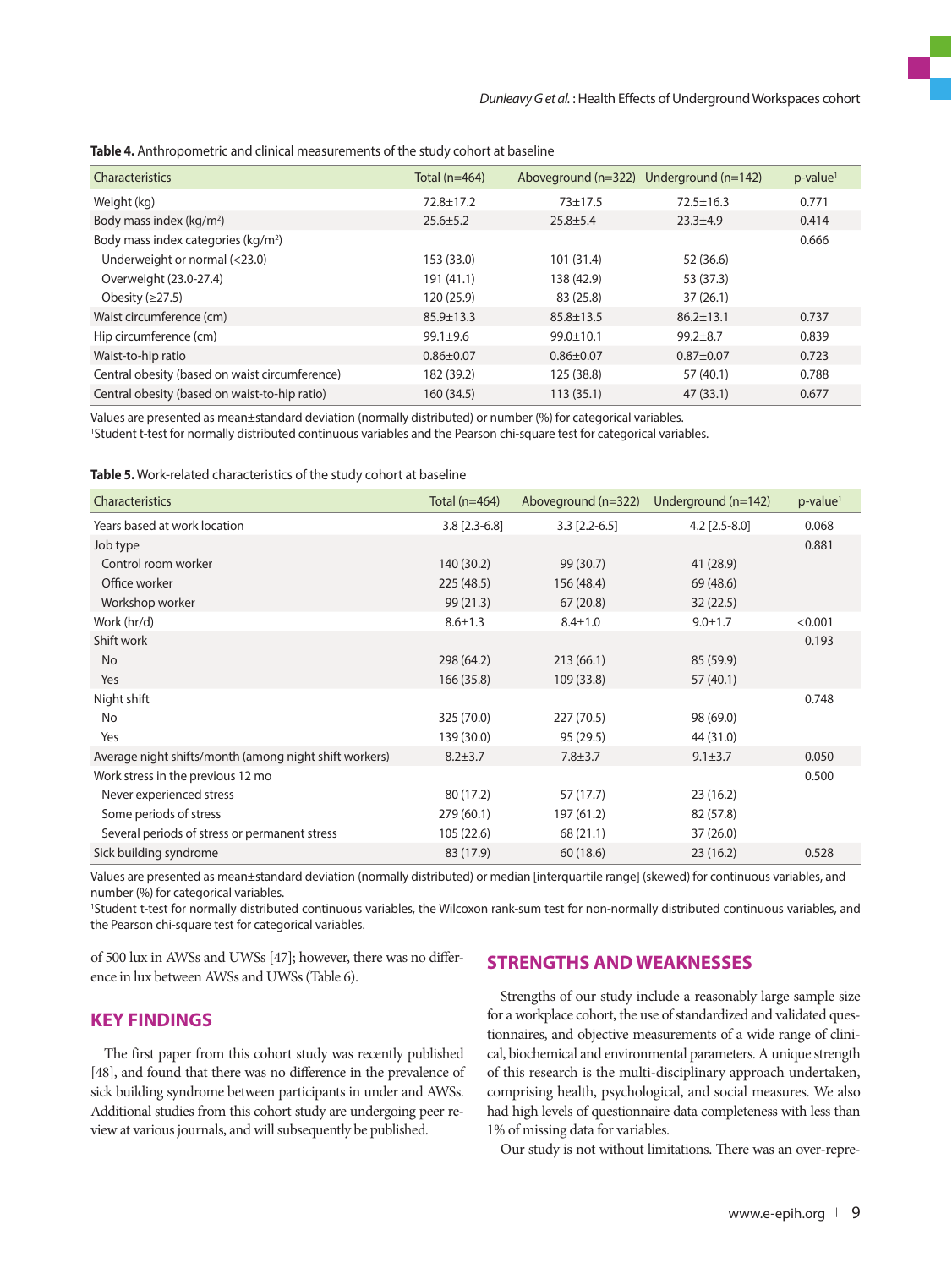| Table 6. Indoor environmental parameters of the study cohort at baseline |  |  |  |
|--------------------------------------------------------------------------|--|--|--|
|--------------------------------------------------------------------------|--|--|--|

| Characteristics                                 | Total ( $n=464$ ) |                  | Aboveground (n=322) Underground (n=142) | $p$ -value <sup>1</sup> |
|-------------------------------------------------|-------------------|------------------|-----------------------------------------|-------------------------|
| Objective environmental measures                |                   |                  |                                         |                         |
| Illuminance (lux) <sup>2</sup>                  | 123.7±75.4        | $126.5 \pm 82.2$ | 116.9±54.6                              | 0.233                   |
| Subjective indoor environment measures          |                   |                  |                                         |                         |
| Overall comfort                                 | $4.9 \pm 1.2$     | $4.9 + 1.1$      | $4.8 + 1.2$                             | 0.559                   |
| Light overall                                   | $4.9 \pm 1.2$     | $4.9 \pm 1.2$    | $4.8 \pm 1.2$                           | 0.239                   |
| Thermal comfort                                 | $4.7 \pm 1.3$     | $4.6 \pm 1.4$    | $4.8 + 1.3$                             | 0.094                   |
| Noise overall                                   | $4.8 \pm 1.4$     | $4.8 \pm 1.3$    | $4.9 \pm 1.4$                           | 0.352                   |
| Air quality overall                             | $4.5 \pm 1.3$     | $4.5 \pm 1.3$    | $4.4 \pm 1.3$                           | 0.751                   |
| Detailed subjective indoor environment measures |                   |                  |                                         |                         |
| Light                                           |                   |                  |                                         |                         |
| Artificial light                                | $5.0 \pm 1.2$     | $3.7 \pm 1.9$    | $3.1 \pm 1.8$                           | 0.002                   |
| Natural light                                   | $3.5 + 1.9$       | $5.0 \pm 1.2$    | $5.0 + 1.2$                             | 0.903                   |
| Reflection or glare to no reflection or glare   | $4.8 \pm 1.3$     | $4.7 \pm 1.3$    | $4.9 \pm 1.3$                           | 0.136                   |
| Temperature                                     |                   |                  |                                         |                         |
| Temperature varies                              | $5.7 \pm 1.7$     | $5.8 \pm 1.7$    | $5.6 + 1.8$                             | 0.159                   |
| Too cold or too hot                             | $5.4 \pm 1.7$     | $5.4 \pm 1.7$    | $5.4 \pm 1.6$                           | 0.813                   |
| Air quality                                     |                   |                  |                                         |                         |
| Smelly or odourless air                         | $4.6 \pm 1.3$     | $4.6 \pm 1.2$    | $4.6 \pm 1.3$                           | 0.966                   |
| Humid or dry air                                | $5.5 \pm 1.6$     | $5.6 + 1.6$      | $5.4 \pm 1.7$                           | 0.259                   |
| Stuffy or fresh air                             | $3.9 + 1.2$       | $4.0 \pm 1.2$    | $3.7 \pm 1.2$                           | 0.051                   |
| Air movement                                    | $5.2 \pm 1.8$     | $5.3 \pm 1.7$    | $5.0 + 1.9$                             | 0.071                   |
| Noise and vibration                             |                   |                  |                                         |                         |
| Noise from outside the building                 | $5.1 \pm 1.5$     | $5.0 \pm 1.4$    | $5.2 \pm 1.5$                           | 0.241                   |
| Noise from building systems                     | $4.9 \pm 1.4$     | $4.8 + 1.3$      | $4.9 \pm 1.4$                           | 0.794                   |
| Noise from sources other than building systems  | $4.7 \pm 1.4$     | $4.6 \pm 1.4$    | $4.8 + 1.4$                             | 0.117                   |
| Vibration                                       | $5.1 \pm 1.4$     | $5.1 \pm 1.4$    | $5.1 \pm 1.4$                           | 0.709                   |

Values are presented as mean±standard deviation.

1 Student t-test for normally distributed continuous variables and the Wilcoxon rank-sum test for non-normally distributed continuous variables. 2 Measurements taken for 430 participants.

sentation of men, as the industries comprised mainly positions generally taken up by men such as engineers, technicians, and traffic controllers. Attrition is a common issue in workplace studies. There was a 28% loss to follow-up at 1-year, mainly due to staff turnover and a lack of time owing to work commitments or work shifts. Comparable rates of attrition have been observed in other longitudinal workplace studies in Asia at follow-up periods similar to our study [49,50]. We could not measure biochemical parameters at baseline due to logistical issues with regard to vendors and equipment. Objective environmental measurements were made difficult by work disruption and nature of work; thus, only 10 minutes of recording was possible on random workdays, which may not have accurately reflected the workplace's environmental parameters.

# **DATA ACCESSIBILITY**

The study data are not freely available, but the study team would welcome collaborations with other researchers and data sharing is possible upon request and ethics approval. For further information, contact Associate Professor Josip Car, Director of the Centre for Population Health Sciences, Lee Kong Chian School of Medicine, Nanyang Technological University Singapore (josip.car@ ntu.edu.sg).

# **SUPPLEMENTARY MATERIALS**

Supplementary material is available at http://www.e-epih.org/.

# **CONFLICT OF INTEREST**

The authors have no conflicts of interest to declare for this study.

# **ACKNOWLEDGEMENTS**

We would also like to acknowledge Audrey Nah, Christina Tan, and Ushashree Divakar for their role in data collection, data entry, and data cleaning, and Chen Huiyu for her role in project administration.

This research is supported in part by the Singapore Ministry of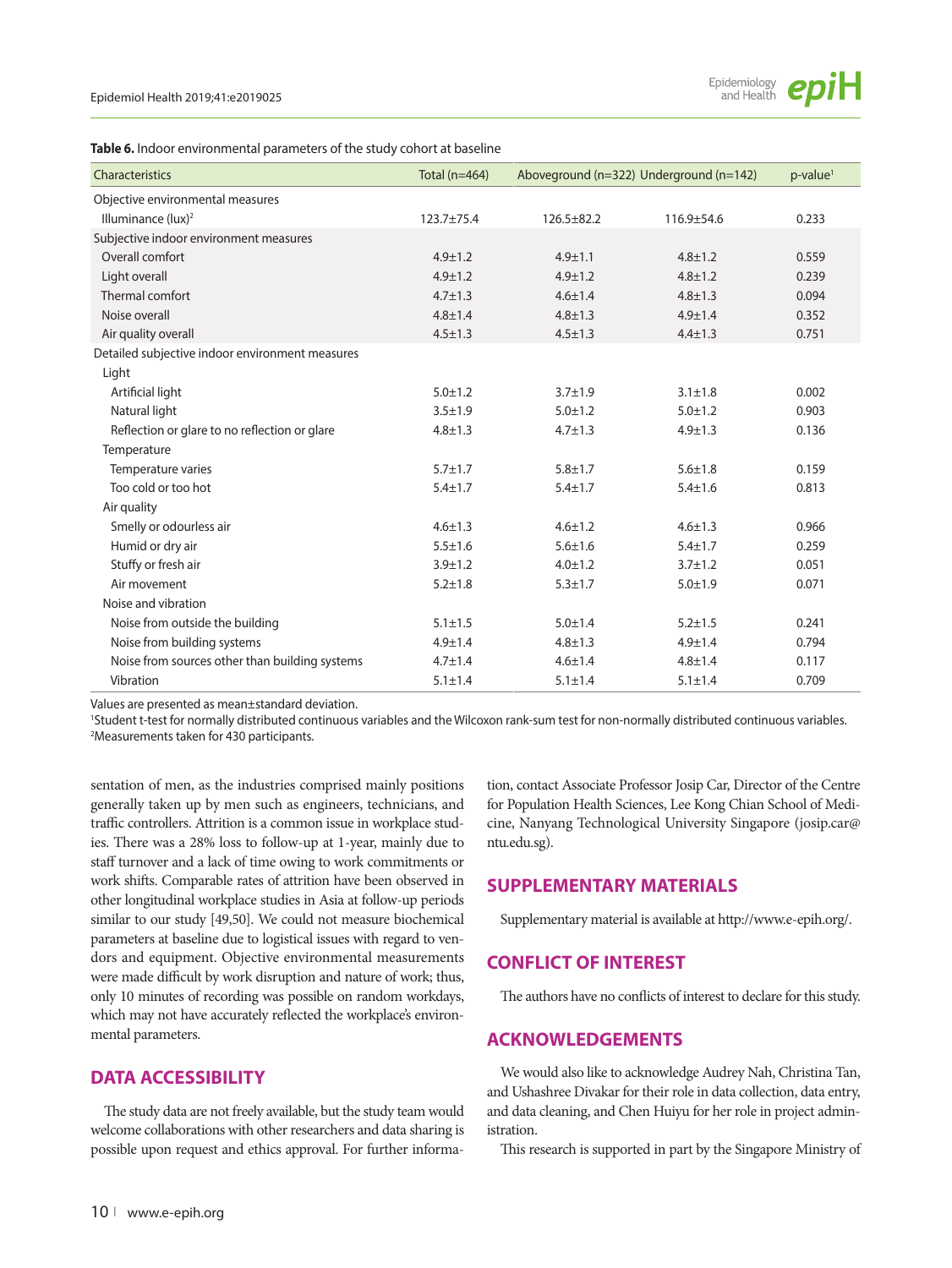National Development and the National Research Foundation, Prime Minister's Office under the Land and Liveability National Innovation Challenge (L2 NIC) Research Programme (Award No. L2 NIC FP1-2013-2). Any opinions, findings, and conclusions or recommendations expressed in this material are those of the author(s) and do not reflect the views of the Singapore Ministry of National Development and National Research Foundation, Prime Minister's Office, Singapore.

# **AUTHOR CONTRIBUTIONS**

Conceptualization: JC, GC, CKS. Data curation: GD, TS, NN, NV. Formal analysis: GD. Funding acquisition: JC, GC, CKS. Methodology: GD, TS, MS, RB, JC. Project administration: GD, TS, NN, NV. Writing – original draft: GD, TS. Writing – review & editing: NN, MS, NV, ACR, RB, TTQ, ACT, CKS, GC, KLC, HdV, JC.

# **ORCID**

Gerard Dunleavy: *https://orcid.org/0000-0002-8356-3444*; Thirunavukkarasu Sathish: *https://orcid.org/0000-0002-2016-4964*; Nuraini Nazeha: *https://orcid.org/0000-0002-1935-5499*; Michael Soljak: *https://orcid.org/0000-0002-0303-1617*; Nanthini Visvalingam: *https://orcid.org/0000-0001-5545-987X*; Ram Bajpai: *https://orcid. org/0000-0002-1227-2703*; Hui Shan Yap: *https://orcid.org/0000- 0001-8410-1340*; Adam Charles Roberts: *https://orcid.org/0000- 0001-6497-0717*; Thach Thuan Quoc: *https://orcid.org/0000-0003- 3404-3888*; André Comiran Tonon: *https://orcid.org/0000-0003- 4818-3144*; Georgios Christopoulos: *https://orcid.org/0000-0003- 2492-653X*; Chee-Kiong Soh: *https://orcid.org/0000-0001-7995- 8171*; Kei Long Cheung: *https://orcid.org/0000-0001-7648-4556*; Hein de Vries: *https://orcid.org/0000-0002-3640-2517*; Josip Car: *https://orcid.org/0000-0001-8969-371X*

# **REFERENCES**

- 1. United Nations. World urbanization propects: the 2018 revision (key facts) [cited 2019 May 1]. Available from: https://population. un.org/wup/Publications/Files/WUP2018-KeyFacts.pdf.
- 2. Godard JP. Urban underground space and benefits of going underground; 2004 [cited 2019 May 1]. Available from: http://pracownicy.uwm.edu.pl/i.dyka/student\_pliki/SlideGodard.pdf.
- 3. Bobylev N. Mainstreaming sustainable development into a city's master plan: a case of urban underground space use. Land Use Policy 2009;26:1128-1137.
- 4. Alkaff SA, Sim SC, Efzan ME. A review of underground building towards thermal energy efficiency and sustainable development. Renew Sustain Energy Rev 2016;60:692-713.
- 5. Küller R, Wetterberg L. The subterranean work environment: impact on well-being and health. Environ Int 1996;22:33-52.
- 6. Nang EE, Abuduxike G, Posadzki P, Divakar U, Visvalingam N, Nazeha N, et al. Review of the potential health effects of light and environmental exposures in underground workplaces. Tunnel-

ling Undergr Space Technol 2019;84:201-209.

- 7. Wetterberg L. Light and biological rhythms. J Intern Med 1994; 235:5-19.
- 8. Brown GM. Light, melatonin and the sleep-wake cycle. J Psychiatry Neurosci 1994;19:345-353.
- 9. Takasu NN, Hashimoto S, Yamanaka Y, Tanahashi Y, Yamazaki A, Honma S, et al. Repeated exposures to daytime bright light increase nocturnal melatonin rise and maintain circadian phase in young subjects under fixed sleep schedule. Am J Physiol Regul Integr Comp Physiol 2006;291:R1799-R1807.
- 10. Halberg F, Reinberg A, Haus E, Ghata J, Siffre M. Human biological rhythms during and after several months of isolation underground in natural caves. Bull Natl Speleol Soc 1970;32:89-115.
- 11. Mills JN. Circadian rhythms during and after three months in solitude underground. J Physiol 1964;174:217-231.
- 12. Mills JN, Minors DS, Waterhouse JM. The circadian rhythms of human subjects without timepieces or indication of the alternation of day and night. J Physiol 1974;240:567-594.
- 13. Marcheva B, Ramsey KM, Buhr ED, Kobayashi Y, Su H, Ko CH, et al. Disruption of the clock components CLOCK and BMAL1 leads to hypoinsulinaemia and diabetes. Nature 2010;466:627-631.
- 14. Videnovic A, Zee PC. Consequences of circadian disruption on neurologic health. Sleep Med Clin 2015;10:469-480.
- 15. Hollon SD, Kendall PC, Norsted S, Watson D. Psychological responses to earth-sheltered, multilevel and aboveground structures with and without windows. Undergr Space 1980;5:171-178.
- 16. Liu L, Wang L, Chen J. Prevalence and associated factors of depressive symptoms among Chinese underground coal miners. Biomed Res Int 2014;2014:987305.
- 17. Lee EH, Luo C, Sam YL, Roberts AC, Kwok KW, Car J, et al. The underground workspaces questionnaire (UWSQ): investigating public attitudes toward working in underground spaces. Build Enviro 2019;153:28-34.
- 18. Tan Z, Roberts AC, Christopoulos GI, Kwok KW, Car J, Li X, et al. Working in underground spaces: architectural parameters, perceptions and thermal comfort measurements. Tunn Undergr Sp Tech 2018;71:428-439.
- 19. Fisk WJ, Lei-Gomez Q, Mendell MJ. Meta-analyses of the associations of respiratory health effects with dampness and mold in homes. Indoor Air 2007;17:284-296.
- 20. McGill G, Oyedele LO, McAllister K. An investigation of indoor air quality, thermal comfort and sick building syndrome symptoms in UK energy efficient homes. Smart Sustain Built Environ 2015;4:329-348.
- 21. Ampofo F, Maidment G, Missenden J. Underground railway environment in the UK Part 1: review of thermal comfort. Appl Therm Eng 2004;24:611-631.
- 22. Eisler R. Health risks of gold miners: a synoptic review. Environ Geochem Health 2003;25:325-345.
- 23. Health Promotion Board Singapore. National Population Health Survey (NPHS) [cited 2019 May 1]. Available from: https://www. hpb.gov.sg/community/national-population-health-survey.
- 24. Wetterberg L, Bratlid T, von Knorring L, Eberhard G, Yuwiler A.